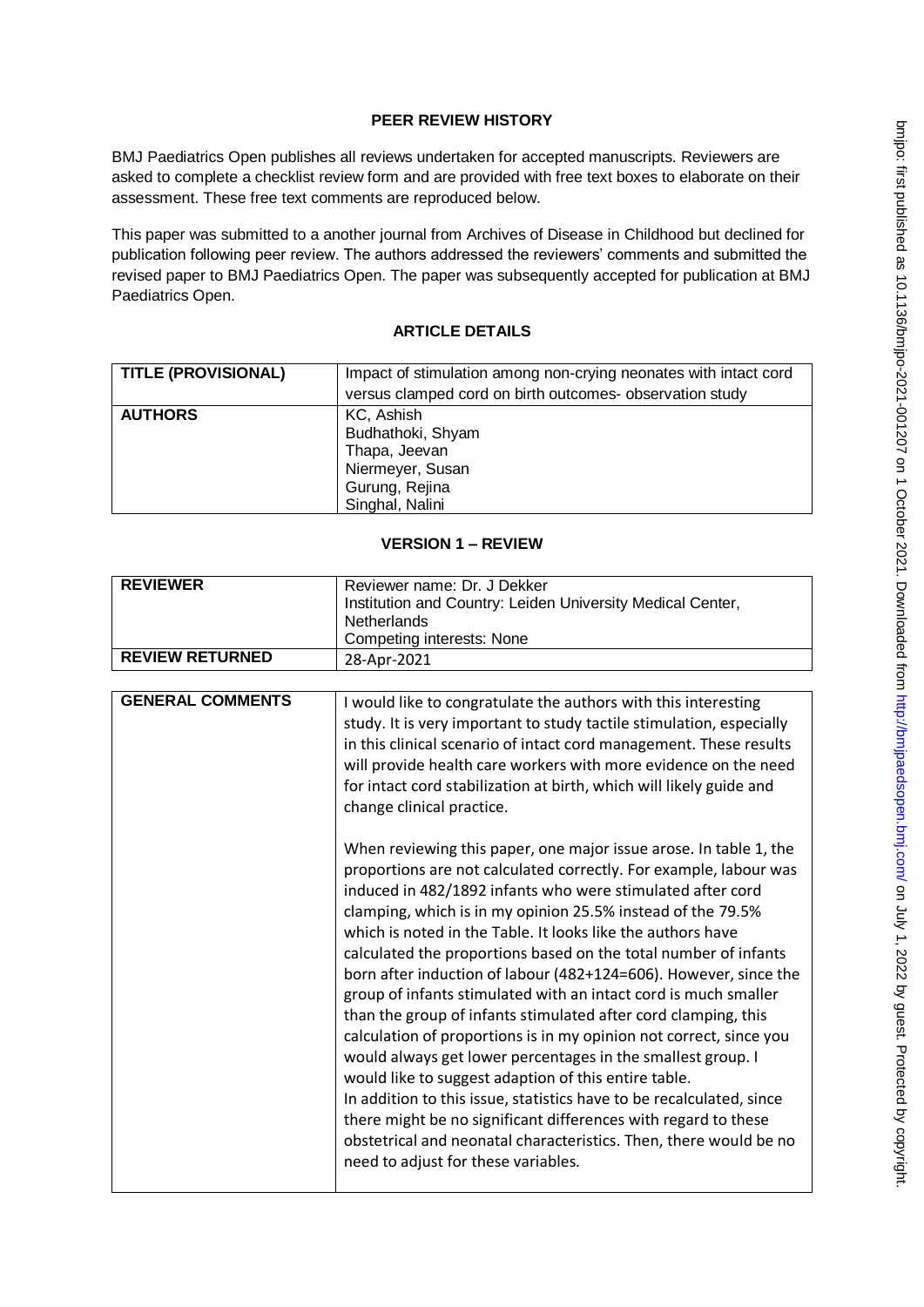| <b>REVIEWER</b><br><b>REVIEW RETURNED</b> | One other comment about this study is about the performance of<br>stimulation. How was tactile stimulation defined? Was this<br>intervention standardized? Or did the execution of this<br>intervention differ between caregivers/centers/clinical scenarios?<br>Maybe the authors could add a little bit more detail about this<br>intervention in their methods section.<br>Reviewer name: Not applicable<br>Institution and Country: Not applicable<br><b>Competing interests: None</b><br>03-May-2021                                                                                                                                                                                                                                                                                                                                                                                                                                                                                                                                                                                                                                                                                                                                                                                                                                                                                                                                                                                                                                                                                                                                                                                                                                                                                                                                                                                                                                                                                                                                                                                                                                                                                                                                                                                                                                                                                                                                                                        |
|-------------------------------------------|----------------------------------------------------------------------------------------------------------------------------------------------------------------------------------------------------------------------------------------------------------------------------------------------------------------------------------------------------------------------------------------------------------------------------------------------------------------------------------------------------------------------------------------------------------------------------------------------------------------------------------------------------------------------------------------------------------------------------------------------------------------------------------------------------------------------------------------------------------------------------------------------------------------------------------------------------------------------------------------------------------------------------------------------------------------------------------------------------------------------------------------------------------------------------------------------------------------------------------------------------------------------------------------------------------------------------------------------------------------------------------------------------------------------------------------------------------------------------------------------------------------------------------------------------------------------------------------------------------------------------------------------------------------------------------------------------------------------------------------------------------------------------------------------------------------------------------------------------------------------------------------------------------------------------------------------------------------------------------------------------------------------------------------------------------------------------------------------------------------------------------------------------------------------------------------------------------------------------------------------------------------------------------------------------------------------------------------------------------------------------------------------------------------------------------------------------------------------------------|
| <b>GENERAL COMMENTS</b>                   | Thank you for the opportunity to review this manuscript. The<br>authors should be commended for their important work in<br>establishing a quality improvement network in Nepal and the<br>data generated from attending a large number of births across<br>many sites.<br>In this observational study, the authors studied vaginally born<br>infants who did not cry immediately after birth. They conclude<br>that stimulation with the cord intact may be more effective in<br>triggering spontaneous breathing and results in better Apgar<br>scores than stimulation provided after cord clamping. However, I<br>do not think that this conclusion is valid given the following.<br>1. It is possible (and arguably probable), that infants born in poor<br>condition (floppy, pale) triggered greatest concern for the<br>attending health worker who clamped the cord early to<br>commence bag mask ventilation. Similarly, infants born following<br>difficult labour (for example, prolonged bradycardia) and/or<br>difficult birth (for example shoulder dystocia) may have led to<br>greater anxiety for the attending health worker leading to early<br>cord clamping. The predictor variable "cord clamping prior to<br>stimulation" is therefore likely to be a reflection of the sicker<br>infants in the cohort. Unsurprisingly, these infants had worse<br>outcomes than infants who were stimulated with intact cord,<br>where the health worker is likely to have been less concerned<br>regarding the clinical status of the infant. This is supported by the<br>finding that the proportion of infants with 1-minute Apgar score<br><4 (as reported in the text- see my comment below regarding<br>data in Table 2) was greater in the cord clamped group.<br>It may theoretically be possible to try to answer the study<br>question by statistically adjusting for how unwell the infant is at<br>birth (for example, in a regression model). However, this would<br>require detailed assessment of the infant's condition immediately<br>after birth, in addition to the antenatal/delivery factors. For<br>example, tone, colour, heart rate. This data is difficult to measure,<br>and for tone/colour, difficult to have standardised definitions that<br>are not at risk of bias in an unblinded study. Fundamentally, I do<br>not think the question of whether intact cord stimulation is<br>associated with better outcomes (spontaneous breathing |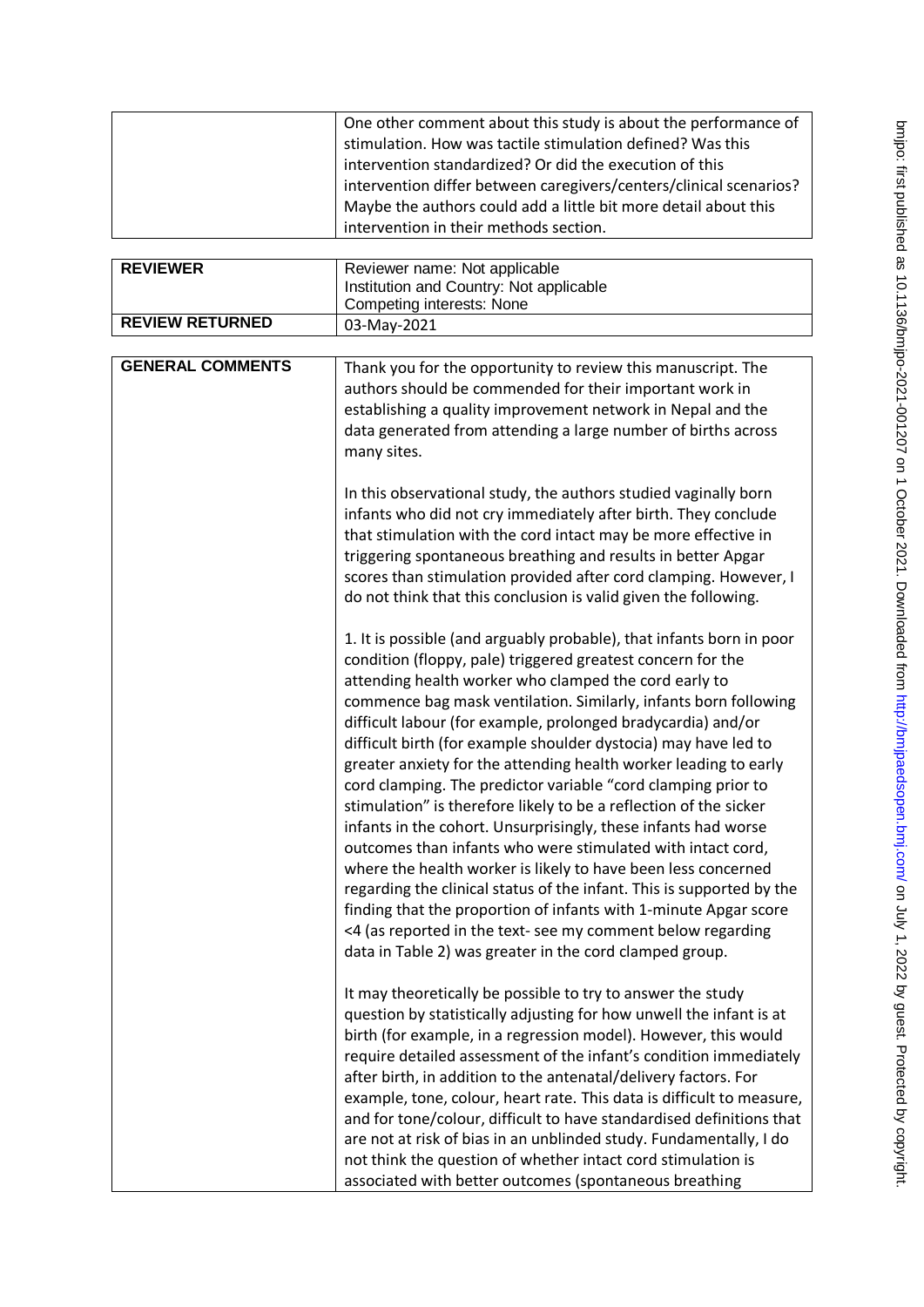| included) can be addressed with any validity outside a<br>randomised trial.                                                                                                                                                                                                                                                                                                                                                                                                                                                                                                                                                                              |
|----------------------------------------------------------------------------------------------------------------------------------------------------------------------------------------------------------------------------------------------------------------------------------------------------------------------------------------------------------------------------------------------------------------------------------------------------------------------------------------------------------------------------------------------------------------------------------------------------------------------------------------------------------|
| While my own bias aligns with the authors' suggestion that intact<br>cord stimulation is likely to be beneficial for most infants in<br>primary apnea, the resulting delay in bag-mask-ventilation for the<br>sicker infants is a critical factor to take into account. The balance<br>of benefit for infants in primary apnea and harm for infants in<br>secondary apnea who need bag-mask ventilation can only really<br>be evaluated in a well conducted randomised trial. I am<br>concerned that findings from observational studies that cannot<br>realistically adjust for critical confounders may be used to inform<br>resuscitation guidelines. |
| Some further points:                                                                                                                                                                                                                                                                                                                                                                                                                                                                                                                                                                                                                                     |
| 2. I'm afraid I do not understand how the variables for inclusion in<br>the regression model were selected. The authors state, "The<br>multivariable analysis using logistic regression was done to assess<br>the association of cord status during stimulation on breathing by<br>adjusting for the variables which had a significant level difference<br>of p<=0.01. The variables which were significantly different in<br>cord status during stimulation were complications during<br>admission, mode of delivery and immediate drying."                                                                                                             |
| Firstly, how were variable selected for univariable comparison<br>with the study outcome? For example, preterm and low<br>birthweight are in the baseline characteristics table, but no data is<br>provided on the univariable association with the study outcome.<br>Were there any other variables collected and evaluated in the<br>analysis, for example breech vaginal birth, shoulder dystocia,<br>meconium stained liquor?                                                                                                                                                                                                                        |
| Secondly, the text suggests that variables were selected based on<br>the association with the variable "cord status", rather than the<br>study outcome "breathing after stimulation". Is this correct? The<br>authors also state a univariable threshold of <= 0.01 for inclusion<br>in the multivariable model, but mode of delivery had p=0.21.                                                                                                                                                                                                                                                                                                        |
| 3. The following definitions require clarification                                                                                                                                                                                                                                                                                                                                                                                                                                                                                                                                                                                                       |
| a) maternal complication during admission: any medical/obstetric<br>complications during admission. It would be helpful to provide a<br>list of complications.                                                                                                                                                                                                                                                                                                                                                                                                                                                                                           |
| b) Breathing after stimulation. How was this determined by the<br>attending researcher? Was it simply not requiring bag-mask<br>ventilation? If yes, it would be simpler to have bag-valve-mask<br>ventilation as the study outcome.                                                                                                                                                                                                                                                                                                                                                                                                                     |
| 4. The percentages shown in Tables 1 and 3 are very difficult to                                                                                                                                                                                                                                                                                                                                                                                                                                                                                                                                                                                         |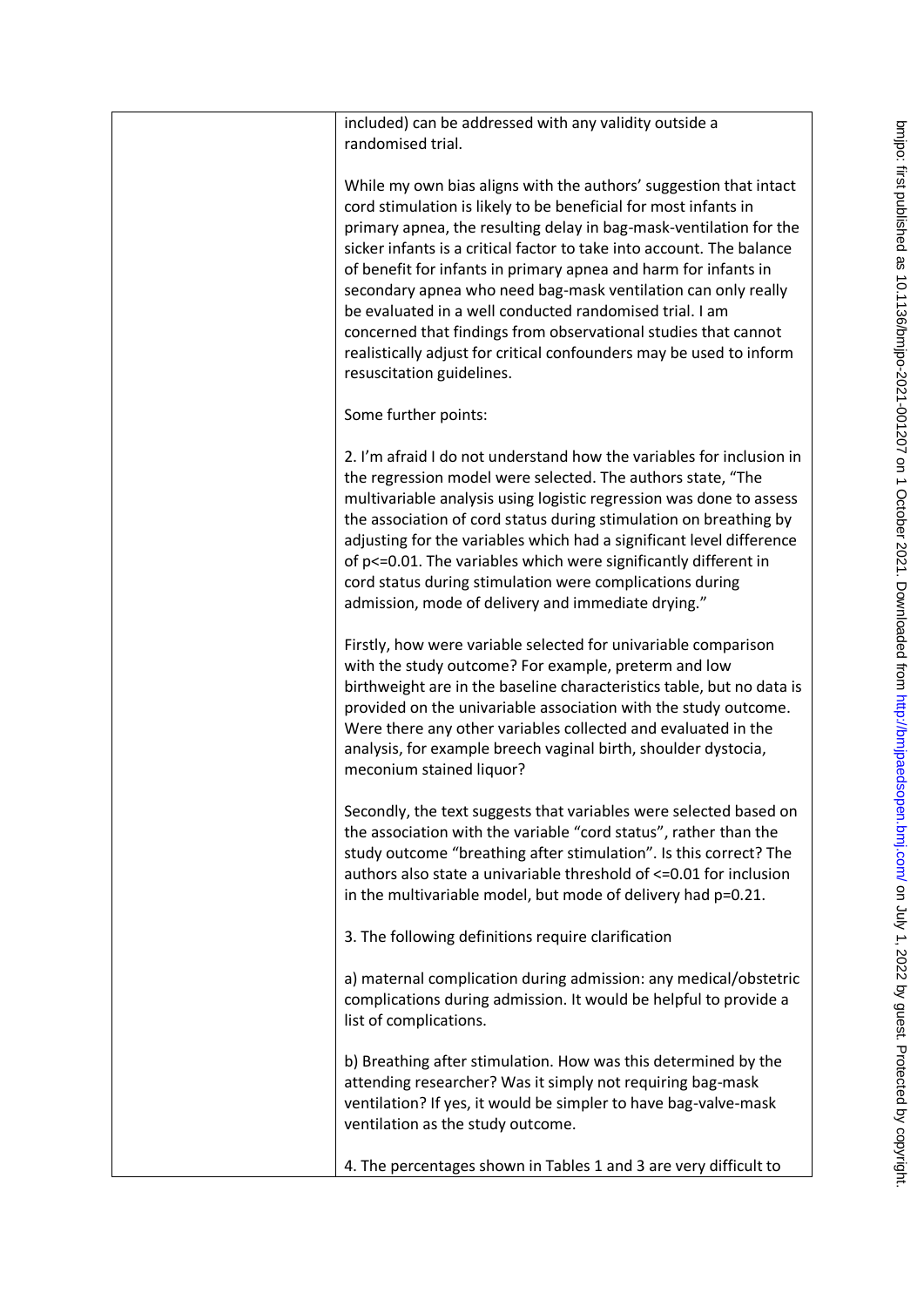| follow. It would be more informative to show the values as in<br>Table 2, where within each column, the total for a variable adds<br>up to 100%.            |
|-------------------------------------------------------------------------------------------------------------------------------------------------------------|
| 5. Table 2, Apgar score in the 2 groups is inconsistent with the<br>text. It appears here that the intact cord stimulation group had<br>worse Apgar scores. |

| <b>REVIEWER</b>        | Reviewer name: Dr. Hege Langli Ersdal                          |
|------------------------|----------------------------------------------------------------|
|                        | Institution and Country: Stavanger University Hospital, Norway |
|                        | Competing interests: None                                      |
| <b>REVIEW RETURNED</b> | 26-May-2021                                                    |

| <b>GENERAL COMMENTS</b><br>Thank you for the opportunity to review this work. This is said to<br>be an observational study assessing the impact of intact versus<br>clamped umbilical cord on start of spontaneous breathing after<br>stimulation of non-crying neonates in Nepal.<br>I commend the authors for the comprehensive work setting up<br>these studies in Nepal. My main concern regarding this<br>manuscript is that you do not report any specific variables related<br>to the condition of the babies at birth, neither the timing of<br>different actions/events from birth (i.e. how quickly did they start<br>stimulation, when was cord clamping performed, initiation of<br>breathing vs ventilation after birth). Due to the observational<br>design and cord clamping on discretion of the midwives, one<br>would suspect a great selection bias between the two groups (as<br>long as you do not adjust for more specific variables as mentioned<br>above). The midwives would likely tend to delay cord clamping<br>and try stimulation among babies who seem less depressed, and<br>thus more likely to respond to stimulation and start spontaneous<br>breathing rather quickly. Therefore, I struggle with the<br>conclusion, lines 43-57 page 13: "In conclusion, our study found<br>offer non-crying neonates stimulated with the cord intact more<br>like to breathe than those who are stimulated with cord<br>clamped." I think the language could be improved several places<br>throughout the manuscript.<br>Abstract<br>Since this is an observational study and you don't adjust for the<br>babies' condition at birth, I think you should reframe this<br>conclusion as well: "This study provides evidence on the effect of<br>the intact cord during stimulation." I think you should be cautious |
|------------------------------------------------------------------------------------------------------------------------------------------------------------------------------------------------------------------------------------------------------------------------------------------------------------------------------------------------------------------------------------------------------------------------------------------------------------------------------------------------------------------------------------------------------------------------------------------------------------------------------------------------------------------------------------------------------------------------------------------------------------------------------------------------------------------------------------------------------------------------------------------------------------------------------------------------------------------------------------------------------------------------------------------------------------------------------------------------------------------------------------------------------------------------------------------------------------------------------------------------------------------------------------------------------------------------------------------------------------------------------------------------------------------------------------------------------------------------------------------------------------------------------------------------------------------------------------------------------------------------------------------------------------------------------------------------------------------------------------------------------------------------------------------------------------------------------------------|
| with words like "evidence" and "effect".<br>Methods<br>Study sites:<br>Could you describe the resuscitation equipment/bay at the study<br>sites? You state that the health care workers were trained to<br>resuscitate with intact cord.<br>Participants:<br>In the abstract you say $\geq$ 34 weeks. Is it > 33 or $\geq$ 34?<br>Variables:                                                                                                                                                                                                                                                                                                                                                                                                                                                                                                                                                                                                                                                                                                                                                                                                                                                                                                                                                                                                                                                                                                                                                                                                                                                                                                                                                                                                                                                                                             |
| You did not include any variables that could indicate the                                                                                                                                                                                                                                                                                                                                                                                                                                                                                                                                                                                                                                                                                                                                                                                                                                                                                                                                                                                                                                                                                                                                                                                                                                                                                                                                                                                                                                                                                                                                                                                                                                                                                                                                                                                |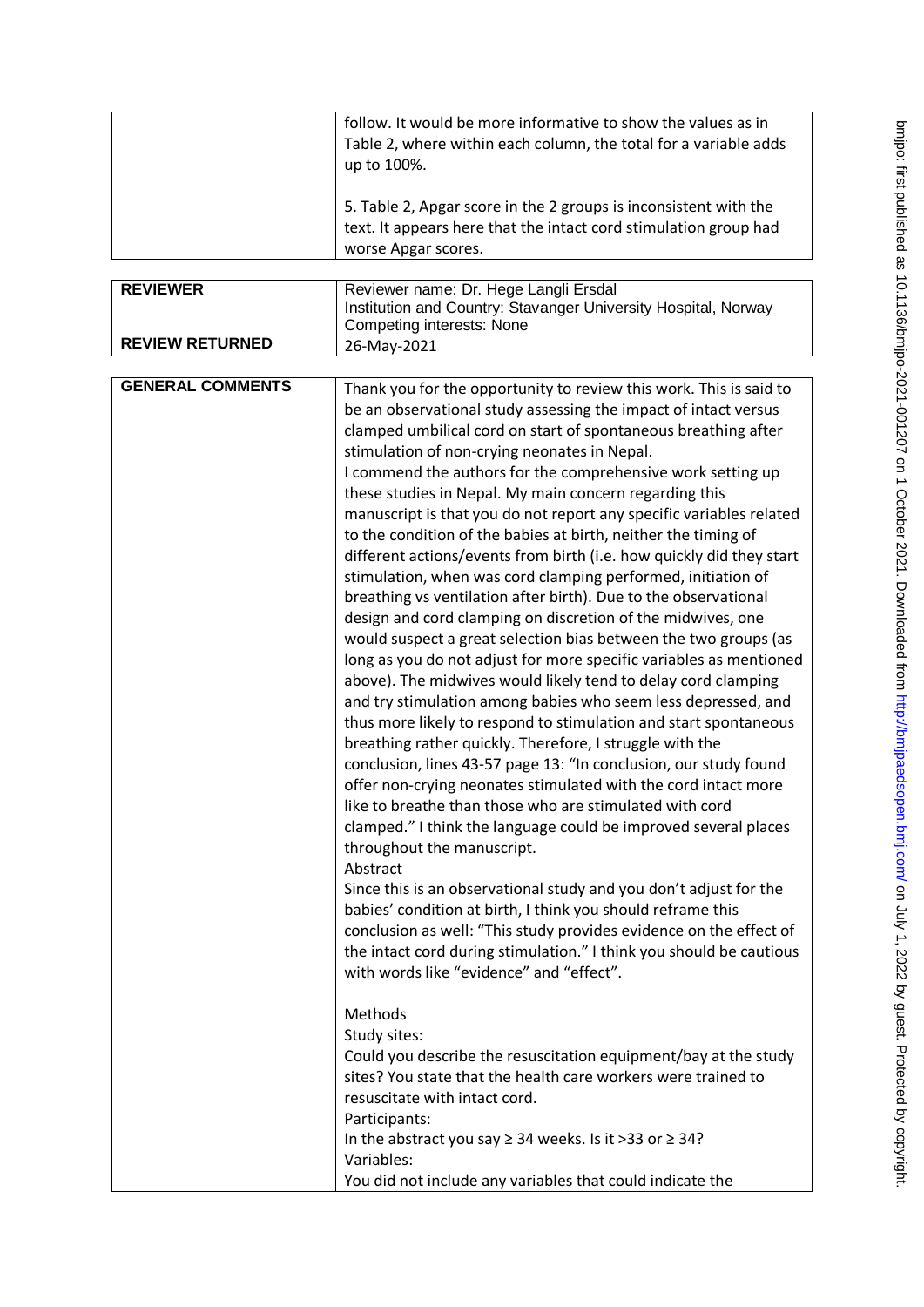| state/condition of the baby at birth? For example the final fetal<br>heart rate and/or immediate newborn heart rate? Did you not<br>include a variable to describe whether the baby was ventilated or<br>not?<br>Data collection:                                                                                                                                                                                                                                                                                                                                                                                                                                                                                                                                                                                                       |
|-----------------------------------------------------------------------------------------------------------------------------------------------------------------------------------------------------------------------------------------------------------------------------------------------------------------------------------------------------------------------------------------------------------------------------------------------------------------------------------------------------------------------------------------------------------------------------------------------------------------------------------------------------------------------------------------------------------------------------------------------------------------------------------------------------------------------------------------|
| Were all deliveries observed by a clinical researcher? 24/7? If not,<br>is there a potential selection bias? How do you know if<br>stimulation happened before or after cord clamping - this is not<br>explained in detail? I also think the timelines are essential - when<br>did cord clamping happen in the two groups (e.g. from time of<br>birth) in relation to stimulation and start of breathing or<br>ventilation. Do you have data on that? I think these data together<br>with more information about the babies' status at birth are<br>essential to better understand a potential impact of stimulation<br>with intact cord.<br>Results                                                                                                                                                                                    |
| It took me a while to understand table 1. For me it was intuitive<br>(because of your design) to summarize the rows under each<br>subheading for the two groups/columns (clamped vs intact).<br>Maybe you should consider explaining a bit more how to read it,<br>e.g. insert the denominator (n=) for each row? What is reported<br>in row 1? It is a bit confusing because you state in the methods<br>that you are comparing the two groups (intact vs clamped cord),<br>but in the result section you report differences among those<br>being stimulated with intact cord for different obstetric and<br>neonatal characteristics? "Among the neonates whose mother<br>had complications during admission, intact cord during<br>stimulation was lower than if mother had no complication (20.6%<br>vs 26.9%, p-value=0.022)" etc. |
| Table 2, I think there are some mistakes in the cut-off definitions<br>of Apgars? And it is not consistent with the text. When (after<br>birth) and how is mortality recorded? How is a stillborn defined?<br>It may be okey to state that there is a 94% higher odds of<br>breathing if the cord was intact etc<br>But I think it is more common (and precise/correct) to say that<br>the odds of starting breathing versus not starting breathing<br>increased 1,94 fold in the group with intact cord during<br>stimulation.                                                                                                                                                                                                                                                                                                         |
| Discussion<br>Lines 38-57 at page 11; I am not sure how "similar" (and/or<br>relevant) the studies you report here are to your study. They<br>seem to include premature babies who required ventilation (CPAP<br>and stabilisation or PPV as part of resuscitation?). Gestational age<br>is not reported in your study, but from table 1, it seems to be<br>mostly term babies.<br>Lines 3-13 page 12; "effect on delayed versus cord clamping"?<br>Please explain what you mean. What was defined as<br>"resuscitation measures performed" in this reference 19? Again,<br>how "similar" is this study to your present study?<br>Lines 24-30 page 12; Reference 23 investigates the relationship<br>between time to cord clamp and onset of breathing or initiation                                                                    |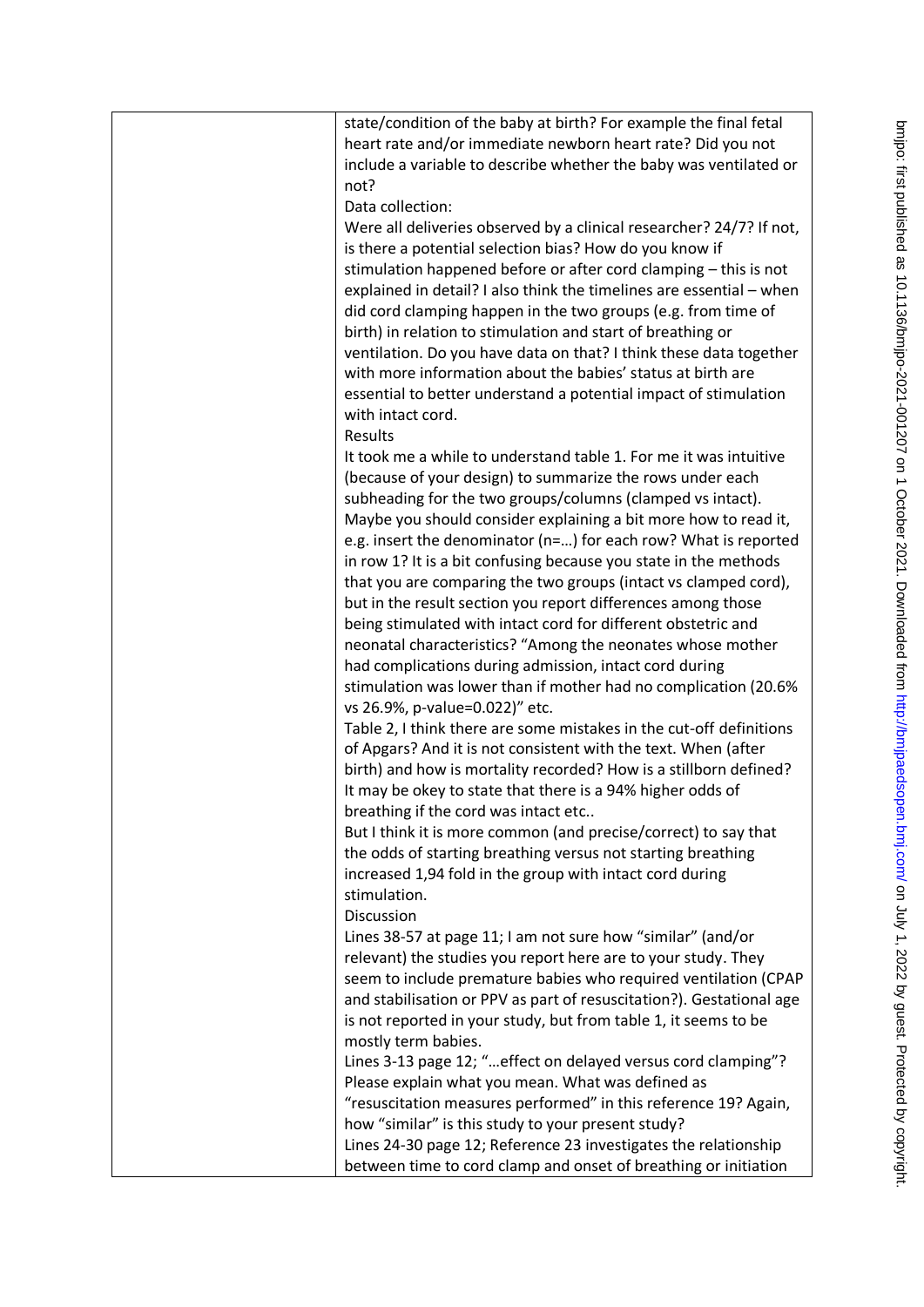| of PPV following stimulation/suction, AND 24-hour outcome.          |
|---------------------------------------------------------------------|
| Time to start ventilation (among those who receive it) is critical. |
| Reference 39 does not investigate if there is "an association       |
| between time to cord clamping and onset of breathing or             |
| initiation of PPV following stimulation/suction" as you state.      |
| Overall, I think the discussion section is difficult to follow and  |
| often unclear to me. Several places, I struggle to see/understand   |
| the relevance/relation to what your data potentially                |
| show/indicate. Hopefully you could explain this in more detail.     |

### **VERSION 1 – AUTHOR RESPONSE**

27 June 2021

Professor Imti Choonara, MBChB, MD, FRCPCH, DTM&H Derbyshire Children's Hospital University of Nottingham Derby, UK

Dear Editor-in-Chief,

Re- Impact of stimulation among non-crying neonates with intact cord versus clamped cord on birth outcomes- observation study

The International Liaison Committee on Resuscitation (ILCOR) 2020 recommends that a neonate who is not crying or breathing with poor tone and heart rate less than 100 bpm should receive stimulation and clearing of airways (as needed) with intact cord. There is very little robust evidence on the impact of stimulation in neonates receiving resuscitation with the cord intact. World Health Organization (WHO) identifies resuscitation with the cord intact as a key research area to generate a stronger evidence base for care. Experimental studies both in animals and humans have shown breathing prior to umbilical cord clamping has been shown to result in smoother cardiovascular transition at birth.

In this large scale multi-centric study, stimulation with the cord intact have shown to be more effective in triggering spontaneous breathing and result in better Apgar scores than stimulation provided after cord clamping. This approach will provide the added advantage that stimulation provided by a single provider can induce spontaneous respiration with the cord intact in primary apneic neonates and would not require ventilation and additional providers, especially in low-resource settings.

This study provides evidence on benefit of stimulating the non-crying babies with cord intact. You have submitted also the updated manuscript based on the comments from the reviewers.

Ashish KC, on behalf of co-authors and senior authors Researcher, Department of Women's and Children's Health, Uppsala University, Dag Hammarskjölds väg 14B, Uppsala, Sweden

#### **VERSION 2 – REVIEW**

| <b>REVIEWER</b>         | Reviewer name: Not applicable                                                                                                                                                                                                                                                          |
|-------------------------|----------------------------------------------------------------------------------------------------------------------------------------------------------------------------------------------------------------------------------------------------------------------------------------|
|                         | Institution and Country: Not applicable                                                                                                                                                                                                                                                |
|                         | Competing interests: None                                                                                                                                                                                                                                                              |
| <b>REVIEW RETURNED</b>  | 14-Jul-2021                                                                                                                                                                                                                                                                            |
|                         |                                                                                                                                                                                                                                                                                        |
| <b>GENERAL COMMENTS</b> | Thanks for the opportunity to review this revised manuscript. I<br>would like to reiterate that authors should be commended for their<br>important work in establishing a quality improvement network in<br>Nepal and systematically collecting data from a large number of<br>births. |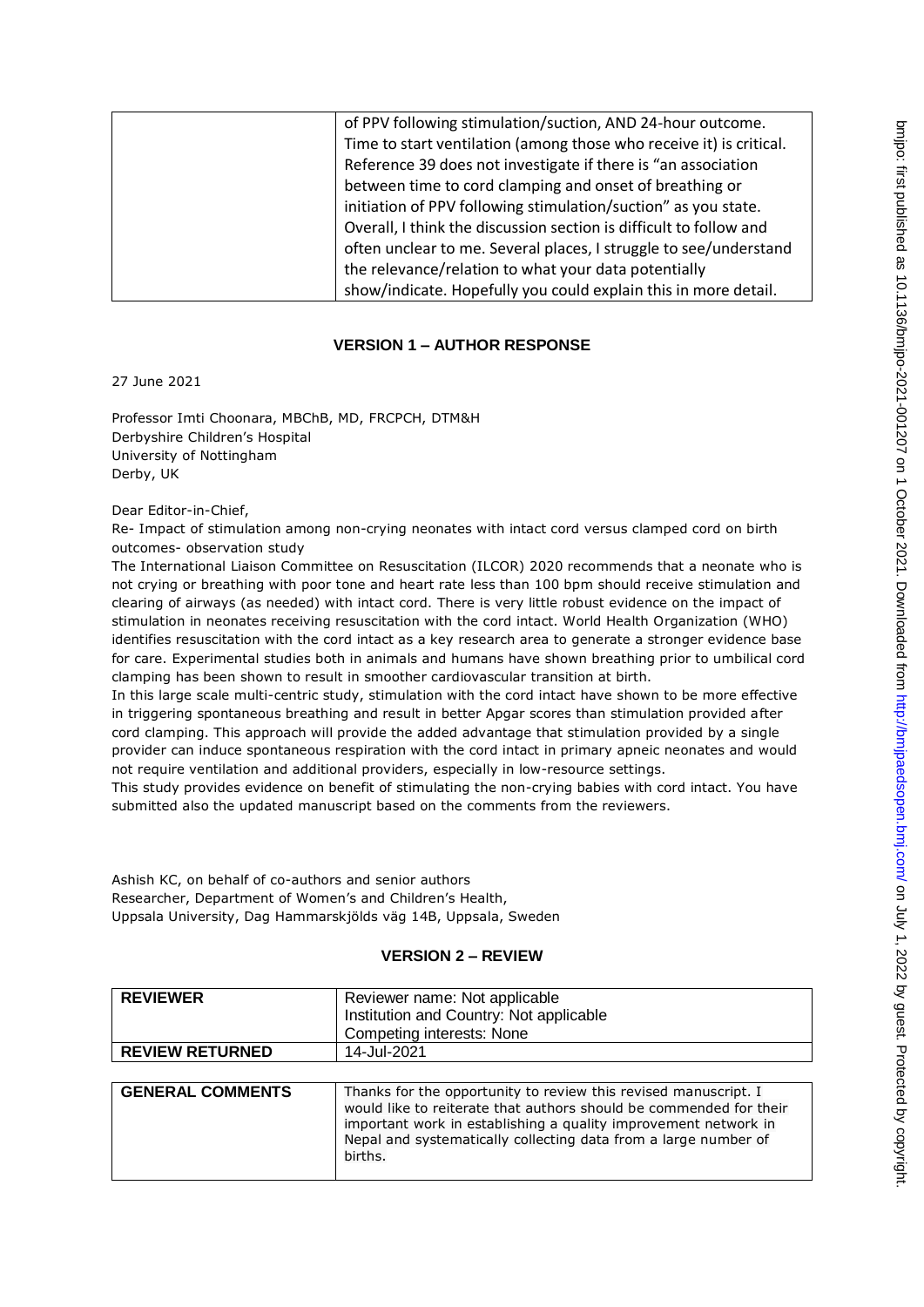| The main improvement in the revised manuscript is that the tables<br>are now a lot easier to follow. Attempts have been made to address<br>the points raised by reviewers. However, there are still significant<br>issues that need careful attention.                                                                                                                                                                                                                                                                                                                                                                                                                                                                                                             |
|--------------------------------------------------------------------------------------------------------------------------------------------------------------------------------------------------------------------------------------------------------------------------------------------------------------------------------------------------------------------------------------------------------------------------------------------------------------------------------------------------------------------------------------------------------------------------------------------------------------------------------------------------------------------------------------------------------------------------------------------------------------------|
| Abstract                                                                                                                                                                                                                                                                                                                                                                                                                                                                                                                                                                                                                                                                                                                                                           |
| The last sentence of the conclusion is still overstated and not<br>supported by the data, given the methodology. The authors would<br>probably be better off stating that intact cord stimulation may help<br>establish spontaneous breathing, but residual confounding from<br>unmeasured or incompletely adjusted variables are likely<br>contributing to the findings. The authors point out the issue of<br>confounding in the revised 1st paragraph of the Discussion, but<br>readers may not get to this section. It would be better to have a<br>consistent set of valid conclusions throughout the paper. The<br>authors should feel that being clear about the limitations provides<br>confidence and highlights the important knowledge gaps to readers. |
| What this study adds: Same issue as above, the conclusion is not<br>supported by the data.                                                                                                                                                                                                                                                                                                                                                                                                                                                                                                                                                                                                                                                                         |
| Methods: the authors should expand on whether the researchers<br>entering the data were aware of the study hypothesis. The potential<br>for confirmation bias during data entry from this unblinded study<br>should also be addressed in the Discussion, particularly as<br>'stimulation' is subjective (see my point re Fig 1 below where clarity<br>is needed).                                                                                                                                                                                                                                                                                                                                                                                                  |
| Details of what maternal conditions contributed to 'complications<br>during admission' are now provided. The authors state in their<br>response that breech, dystocia and meconium-stained liquor are<br>included in the definition of complication during admission, but this<br>is not included in the list in the revised manuscript.                                                                                                                                                                                                                                                                                                                                                                                                                           |
| It is unclear why the authors chose to group these variables<br>together into 1 variable, 'complications during admission'. The<br>sample size is large so it would be more valid to perform the uni- &<br>multivariable regressions taking advantage of the granularity<br>available in the dataset. Grouping the variables together risks<br>existing relationships being masked. For example, if breech birth<br>was positively associated with both early cord clamping and no<br>spontaneous breathing, it would be a confounder, but the<br>relationship would be lost by grouping breech with all the other<br>variables that are included under 'complications during admission'.                                                                          |
| There are other potential antenatal/intrapartum confounders not<br>included in the grouped variable 'complications during admission'.<br>For example, maternal diabetes, reduced fetal movements,<br>obstructed labour, prolonged 2nd stage. If there are no data on<br>these variables, the authors should list them as examples of<br>potential sources of residual confounding.                                                                                                                                                                                                                                                                                                                                                                                 |
| After birth, the major confounder is the infant's condition (tone,<br>colour etc.) This is a critical confounder as stated in my previous<br>comments. It is unlikely that adjusting for 'complications during<br>admission' (particularly given the limitations above) would<br>adequately control for its effect. For example, there are births where<br>there are no recognised complications, but the infant is born in poor<br>condition. This confounder should be given appropriate prominence<br>in the manuscript.                                                                                                                                                                                                                                        |
| Given the methodological limitations detailed above, the Discussion<br>generally overstates the implications of the study findings.                                                                                                                                                                                                                                                                                                                                                                                                                                                                                                                                                                                                                                |
| Fig 1, What happened to infants who were not crying nor<br>stimulated? What definition of stimulation was used to exclude this                                                                                                                                                                                                                                                                                                                                                                                                                                                                                                                                                                                                                                     |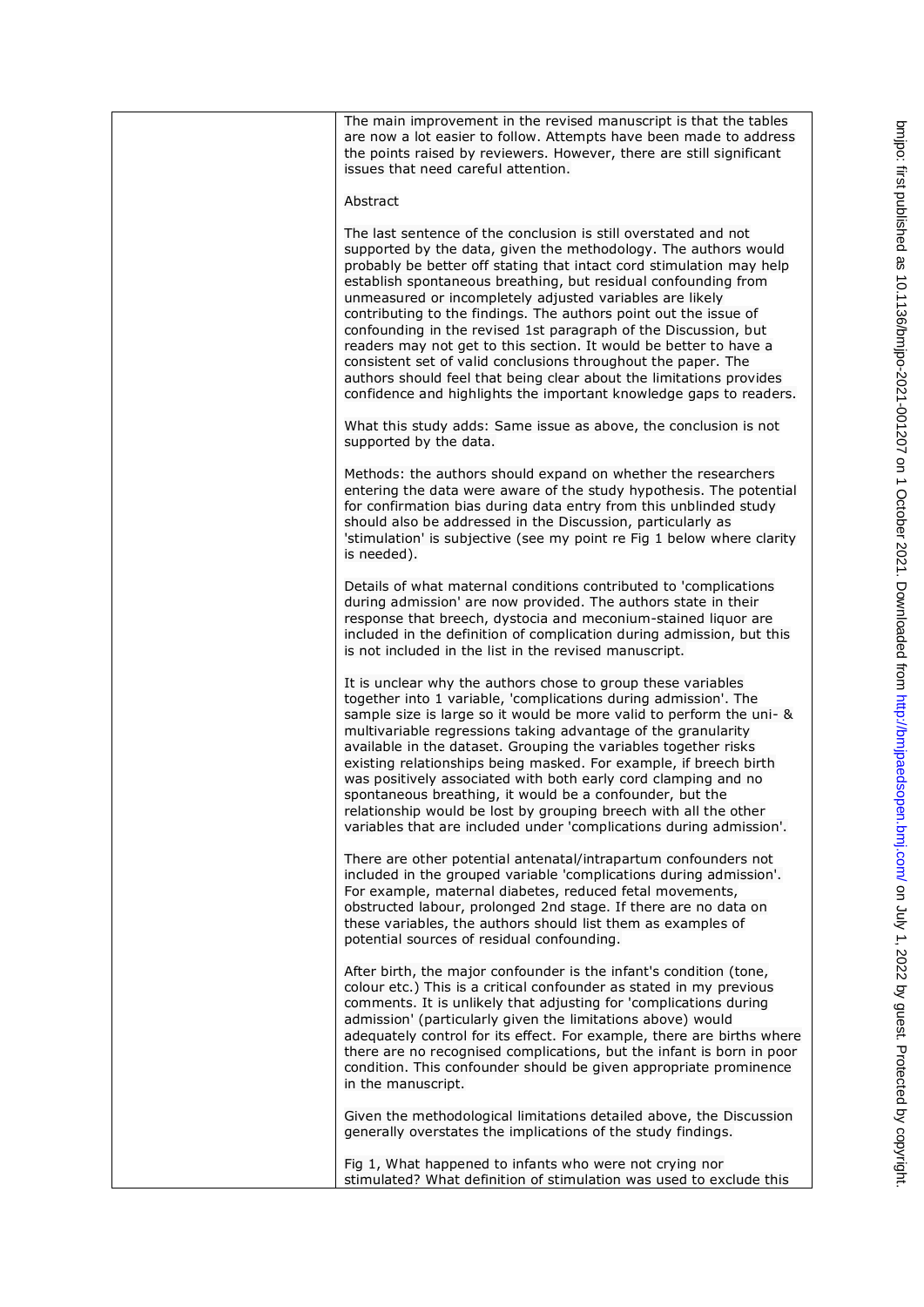|  | group?                                                                                                                                                                                                                                                     |
|--|------------------------------------------------------------------------------------------------------------------------------------------------------------------------------------------------------------------------------------------------------------|
|  | I'm not sure Figure 2 adds anything useful. This data is reported in<br>the manuscript text and Table.                                                                                                                                                     |
|  | Table 2, the Apgar scores are still overlapping suggesting data<br>inconsistency.                                                                                                                                                                          |
|  | Table 4, the intercept is not useful and impedes readability of the<br>table. P values for low birth weight in the biavarite analysis are<br>shown as "0", whereas for other variables are shown as "<0.0001".<br>This needs to be presented consistently. |

| <b>REVIEWER</b>         | Reviewer name: Dr. Rachel Mary Hilliam<br>Institution and Country: The Open University, Mathematics and                                                                                                                                                                                                            |
|-------------------------|--------------------------------------------------------------------------------------------------------------------------------------------------------------------------------------------------------------------------------------------------------------------------------------------------------------------|
|                         | <b>Statistics</b>                                                                                                                                                                                                                                                                                                  |
|                         | <b>Competing interests: None</b>                                                                                                                                                                                                                                                                                   |
| <b>REVIEW RETURNED</b>  | 24-Jul-2021                                                                                                                                                                                                                                                                                                        |
|                         |                                                                                                                                                                                                                                                                                                                    |
| <b>GENERAL COMMENTS</b> | This is an interesting study and the authors should be<br>complemented on the set up of this design which will not have<br>been easy.                                                                                                                                                                              |
|                         | There are a few statistical points which would help the readers of<br>the journal                                                                                                                                                                                                                                  |
|                         | Firstly I'm assuming that the p-values quoted in Tables 1-3 are p-<br>values associated with a chi-squared analysis of independence<br>rather than odds ratios? This should be made clear in the table<br>label or in the text. If the p-values are odds ratios then the results<br>section needs to reflect this. |
|                         | I assume that by cOR you are referring to crude odds ratios (or<br>unadjusted odds ratios) and aOR you are referring to adjusted<br>odds ratios. This should be made clear somewhere in your text.<br>Particularly as you have already stated that you are adjusting in<br>the logistic regression.                |
|                         | As a general point when giving the size of cohorts (such as in<br>Figure 1 - but also other places) I would prefer to see n=671 rather<br>than n-671, is at an initial glance in the text that could be read as<br>the total number in the study 'n' minus 671 which is definitely now<br>what you mean.           |
|                         | Thank you for submitting your work which I'm sure will be of<br>interest to the readers of the journal.                                                                                                                                                                                                            |

## **VERSION 2 – AUTHOR RESPONSE**

#### 31 August 2021

Comment 1#. Abstract: The last sentence of the conclusion is still overstated and not supported by the data, given the methodology. The authors would probably be better off stating that intact cord stimulation may help establish spontaneous breathing, but residual confounding from unmeasured or incompletely adjusted variables are likely contributing to the findings. The authors point out the issue of confounding in the revised 1st paragraph of the Discussion, but readers may not get to this section. It would be better to have a consistent set of valid conclusions throughout the paper. The authors should feel that being clear about the limitations provides confidence and highlights the important knowledge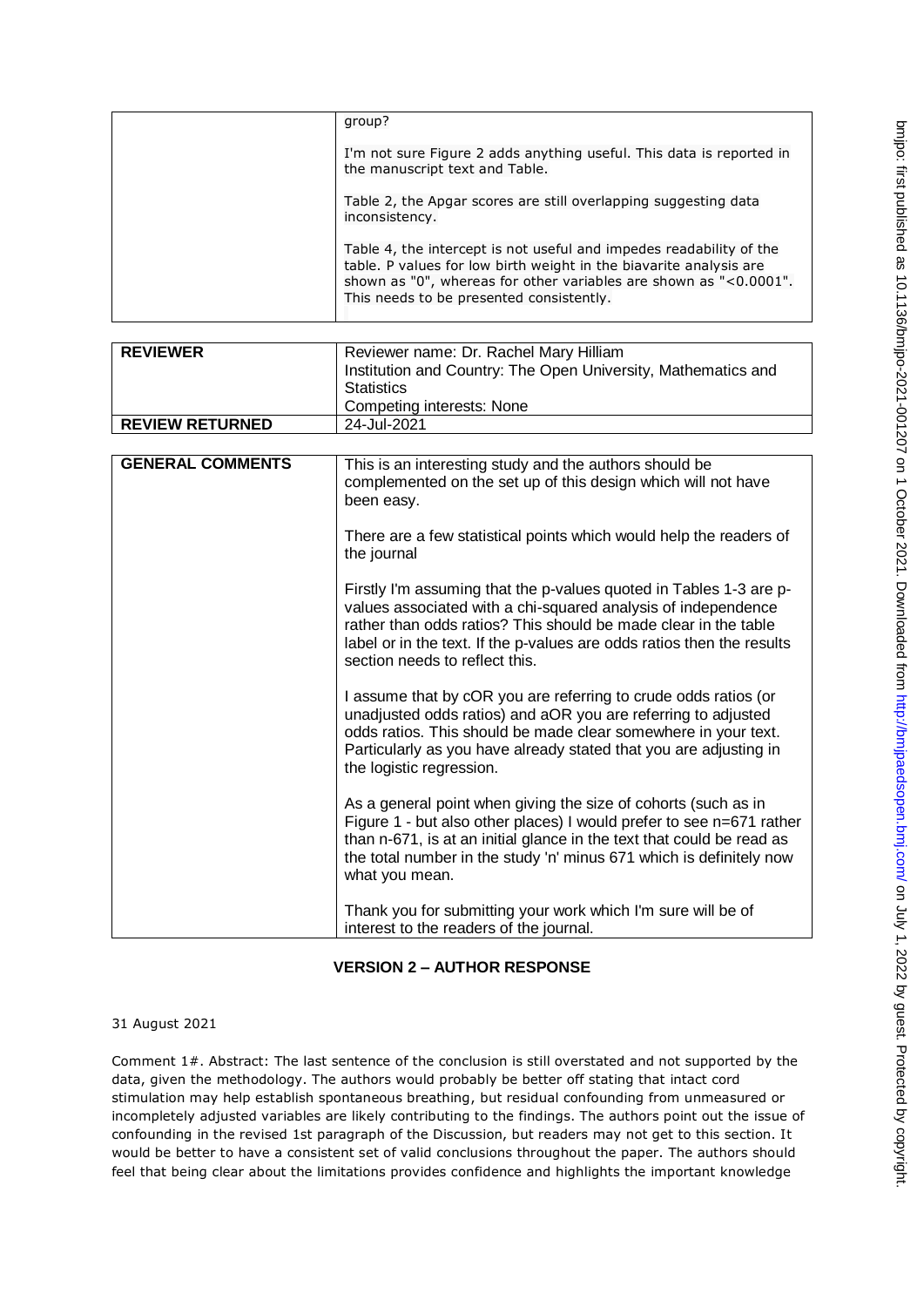gaps to readers.

Response- Our revised conclusion is "Intact cord stimulation may help establish spontaneous breathing in apnoeic neonates, but residual confounding variables may be contributing to the findings."

Comment 2#. What this study adds: Same issue as above, the conclusion is not supported by the data.

Response- We have now revised it as "Intact cord stimulation to breathe with the cord intact may help deliver intervention more quickly than stimulation after cord clamping and may also avoid the reflex bradycardia that can occur when the cord is clamped before the lungs are aerated."

Comment 3#. Methods: the authors should expand on whether the researchers entering the data were aware of the study hypothesis. The potential for confirmation bias during data entry from this unblinded study should also be addressed in the Discussion, particularly as 'stimulation' is subjective (see my point re Fig 1 below where clarity is needed).

Response- The data collector involved in the study were trained to collect data on intrapartum care, immediate newborn care and neonatal resuscitation. Researchers were not aware of the hypothesis of this study. However, data collectors were aware that this research aimed to assess the quality of care.

Comment 4#. Details of what maternal conditions contributed to 'complications during admission' are now provided. The authors state in their response that breech, dystocia and meconium-stained liquor are included in the definition of complication during admission, but this is not included in the list in the revised manuscript.

Response- We have mentioned the list of complications during admission. Previously, we did not provide the whole list of complication during admission assessed by the data collectors. The list of complications during admission collected were pre-eclampsia, eclampsia, diabetes, fever, premature rupture of membranes, pre-term premature rupture of membranes, oligohydramnios, cephalo-pelvic disproportion, breech / transverse lie, prolonged labour, decreased fetal movements, ante-partum haemorrhage, chorioamnionitis, cord prolapse, cord around the neck and medical complication non-pregnancy related complication diabetic mellitus, pre-existing hypertension.

We have now done additional analysis on meconium stained amniotic fluid between two groups.

Comment 5#. It is unclear why the authors chose to group these variables together into 1 variable, 'complications during admission'. The sample size is large so it would be more valid to perform the uni- & multivariable regressions taking advantage of the granularity available in the dataset. Grouping the variables together risks existing relationships being masked. For example, if breech birth was positively associated with both early cord clamping and no spontaneous breathing, it would be a confounder, but the relationship would be lost by grouping breech with all the other variables that are included under 'complications during admission'.

Response- There is a list of complication during admission collected, we have now provided it We are attaching the form 1 as appendix.

We have conducted the additional analysis on the list of maternal complication during admission between two groups. We found that neonates who had cord intact had lower proportion of breech or transverse lie during labour than those who had the cord clamped  $(1.3\%$  vs  $3.5\%$ , p-value =0.003). Neonates who had cord intact have had lower proportion of with meconium stained amniotic fluid during labour than those who had the cord clamped (22.2% vs 28.4%, p-value=0.002). We have now mentioned it in the result section now.

Comment 6#. There are other potential antenatal/intrapartum confounders not included in the grouped variable 'complications during admission'. For example, maternal diabetes, reduced fetal movements, obstructed labour, prolonged 2nd stage. If there are no data on these variables, the authors should list them as examples of potential sources of residual confounding.

Response- We have now provided the list of maternal complications during admission and conducted additional analysis on complication between two groups.

Comment 7#. After birth, the major confounder is the infant's condition (tone, colour etc.) This is a critical confounder as stated in my previous comments. It is unlikely that adjusting for 'complications during admission' (particularly given the limitations above) would adequately control for its effect. For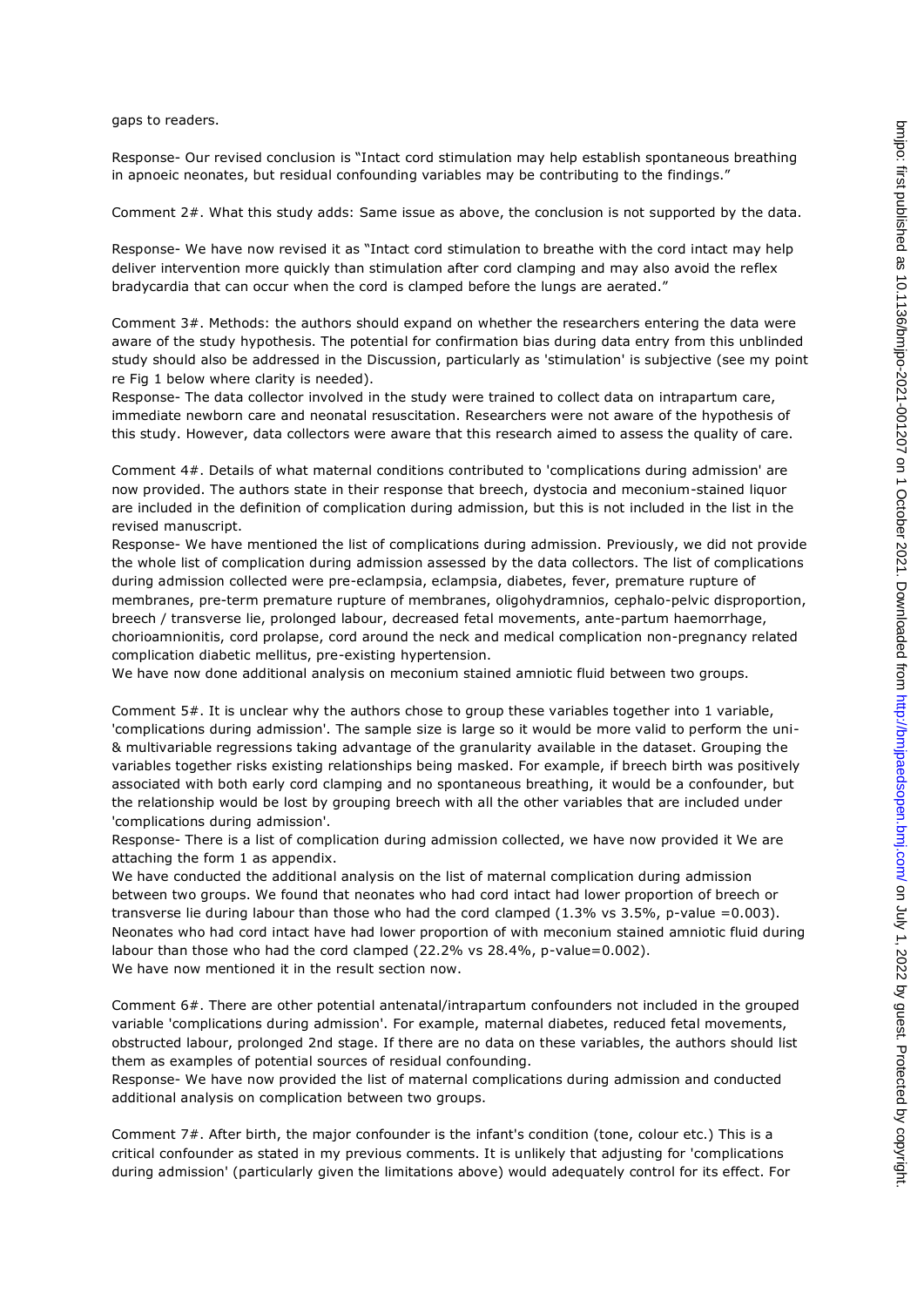example, there are births where there are no recognised complications, but the infant is born in poor condition. This confounder should be given appropriate prominence in the manuscript. Response- We highly appreciate the reviewer's explanation of the possible confounder which might have led to clinician's bias for determining the timing of cord clamping. We agree that since that is not a randomized clinical trial where strict criteria would have been used to clamp the cord among non-crying neonates as per the intervention group. This is an observation study, where the researcher did not intervene the clinician's performance on resuscitation as a result "residual confounder" might have created the bias. If the neonate was not crying, deeply cyanotic and profoundly hypotonic, the provider might have chosen to clamp and cut the cord immediately, knowing that the neonate is unlikely to respond to stimulation alone. If the neonate is not crying, but only little blue and has some tone, the provider most likely stimulated the neonate first with the cord intact. We have provided a thorough explanation to the bias in the methodological section. This study suggests to the further clinical controlled trial.

Comment 8#. Given the methodological limitations detailed above, the Discussion generally overstates the implications of the study findings.

Response- We have now added an explanation of the possible reason for health workers bias toward cord clamping based on the neonatal overall appearance i.e residual confounder as the methodological limitation. The provider's comfort to cord clamp neonates.

Comment 9#. Fig 1, What happened to infants who were not crying nor stimulated? What definition of stimulation was used to exclude this group?

Response- We did not include those infants who were not crying and were not stimulated in the analysis. Among those infants ventilation was done. We excluded based on whether the non-crying infants who were not stimulated. The definition of stimulation was "additional rubbing of back when the baby was assessed to be not-crying"

Comment 10#. I'm not sure Figure 2 adds anything useful. This data is reported in the manuscript text and Table.

Response- We have now removed it.

Comment 11#. Table 2, the Apgar scores are still overlapping suggesting data inconsistency.

Response- We have made up the cut off of Apgar score at 1 minute 3 or less and 4 or more and Apgar score at 5 minute as 6 or less and 7 or more.

Comment 12#. Table 4, the intercept is not useful and impedes readability of the table. P values for low birth weight in the biavarite analysis are shown as "0", whereas for other variables are shown as "<0.0001". This needs to be presented consistently.

Response- We have now ensured that if the p-value is kept as <0.0001 for value. Intercept is an important value in the logistic regression. In the bi-variate analysis, each comparing variable has an intercept. However, in multi-variate analysis, there is a single intercept for all the variable adjusted, rather than variable specific intercept.

#### Response to second reviewer's comment

Comment 13#. Firstly I'm assuming that the p-values quoted in Tables 1-3 are p-values associated with a chi-squared analysis of independence rather than odds ratios? This should be made clear in the table label or in the text. If the p-values are odds ratios then the results section needs to reflect this. Response- The p-value mentioned in tables 1 to 3 are associated with a chi-square analysis, we have mentioned it in method section.

Comment 14#. I assume that by cOR you are referring to crude odds ratios (or unadjusted odds ratios) and aOR you are referring to adjusted odds ratios. This should be made clear somewhere in your text. Particularly as you have already stated that you are adjusting in the logistic regression. Response- We have made it clarified cOR as crude odds ratio and aOR as adjusted odds ratio in the footnote of table 3.